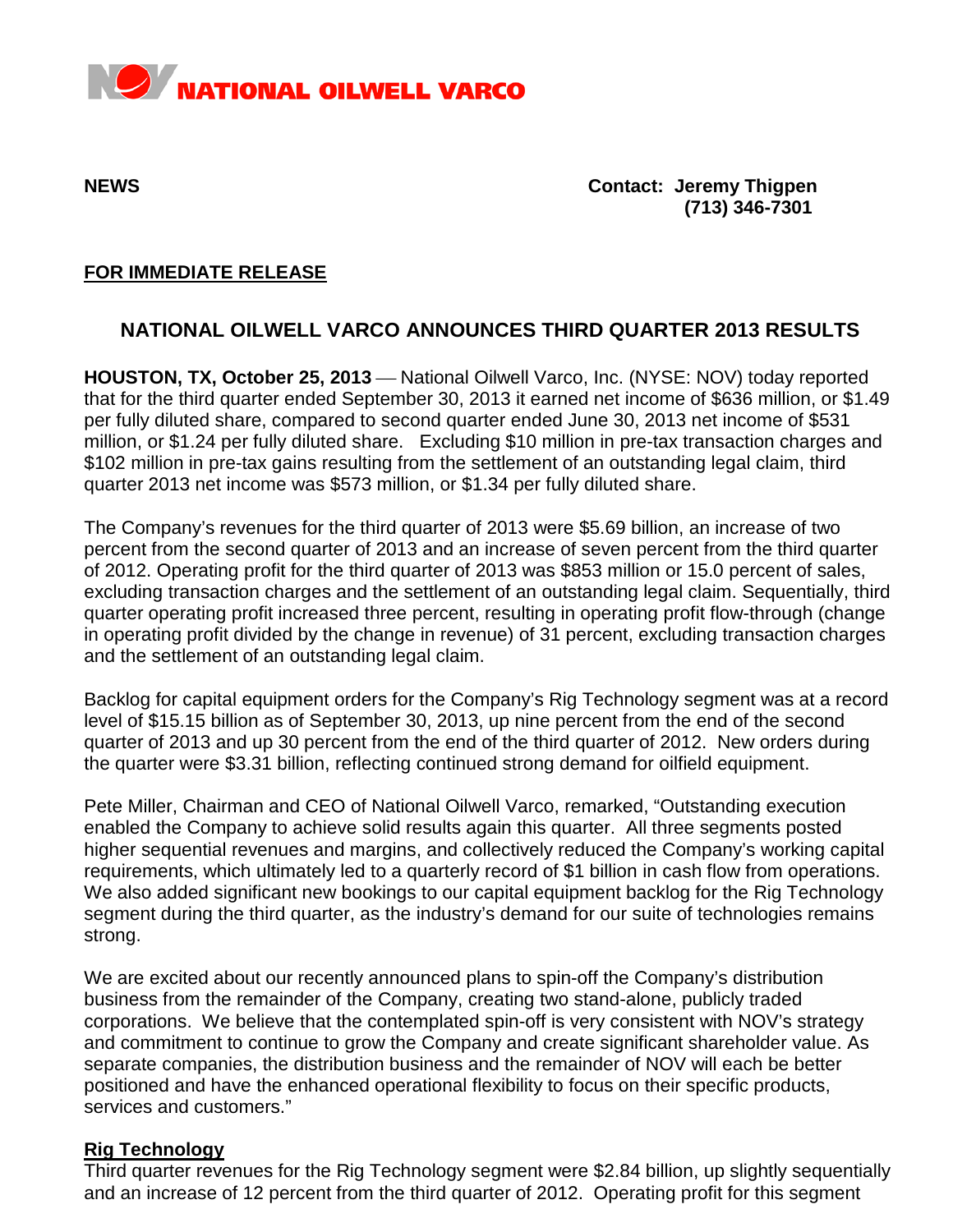was \$606 million, or 21.3 percent of sales. Revenue out of backlog for the segment was flat sequentially and increased 10 percent year-over-year to \$2.11 billion for the third quarter of 2013.

## **Petroleum Services & Supplies**

Revenues for the third quarter of 2013 for the Petroleum Services & Supplies segment were \$1.81 billion, up three percent compared to second quarter results and up five percent from the third quarter of 2012. Operating profit was \$324 million, or 17.9 percent of revenue, up seven percent from the second quarter of 2013. Operating profit flow-through was 33 percent from the second quarter of 2013 to the third quarter of 2013.

### **Distribution & Transmission**

The Distribution & Transmission segment generated third quarter revenues of \$1.34 billion, which were up four percent from the second quarter of 2013 and up two percent from the third quarter of 2012. Third quarter operating profit was \$78 million or 5.8 percent of sales. Operating profit flowthrough was 15 percent sequentially.

The Company has scheduled a conference call for October 25, 2013, at 8:00 a.m. Central Time to discuss third quarter results. The call will be broadcast through the Investor Relations link on National Oilwell Varco's web site at [www.nov.com,](http://www.nov.com/) and a replay will be available on the site for thirty days following the conference. Participants may also join the conference call by dialing **1- 800-447-0521 within North America** or **1-847-413-3238 outside of North America** five to ten minutes prior to the scheduled start time and asking for the "National Oilwell Varco Earnings Conference Call."

National Oilwell Varco is a worldwide leader in the design, manufacture and sale of equipment and components used in oil and gas drilling and production operations, the provision of oilfield services, and supply chain integration services to the upstream oil and gas industry.

Statements made in this press release that are forward-looking in nature are intended to be "forward-looking statements" within the meaning of Section 21E of the Securities Exchange Act of 1934 and may involve risks and uncertainties. These statements may differ materially from actual future events or results. Readers are referred to documents filed by National Oilwell Varco with the Securities and Exchange Commission, including the Annual Report on Form 10-K, which identify significant risk factors which could cause actual results to differ from those contained in the forward-looking statements.

- more -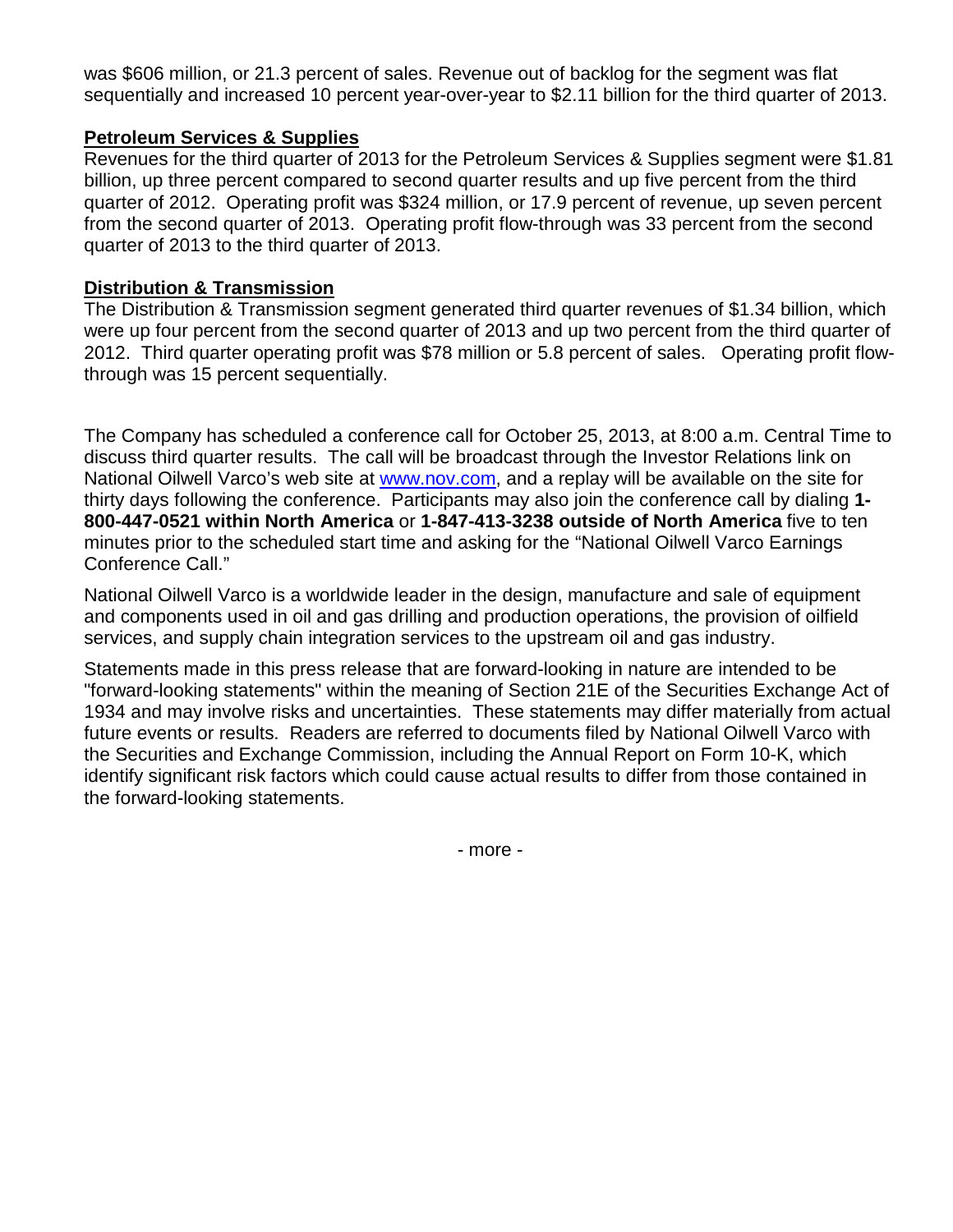### **NATIONAL OILWELL VARCO, INC. CONSOLIDATED BALANCE SHEETS (In millions, except share data)**

|                                                                                          | September 30,<br>2013<br>(Unaudited) |                           | December 31,<br>2012 |
|------------------------------------------------------------------------------------------|--------------------------------------|---------------------------|----------------------|
| <b>ASSETS</b>                                                                            |                                      |                           |                      |
| Current assets:                                                                          |                                      |                           |                      |
| Cash and cash equivalents                                                                | \$<br>2,741                          | \$                        | 3,319                |
| Receivables, net                                                                         | 4,801                                |                           | 4,320                |
| Inventories, net                                                                         | 6,078                                |                           | 5,891                |
| Costs in excess of billings<br>Deferred income taxes                                     | 1,640<br>370                         |                           | 1,225<br>349         |
|                                                                                          |                                      |                           | 574                  |
| Prepaid and other current assets                                                         | 625                                  |                           |                      |
| Total current assets                                                                     | 16,255                               |                           | 15,678               |
| Property, plant and equipment, net                                                       | 3,333                                |                           | 2,945                |
| Deferred income taxes                                                                    | 372                                  |                           | 413                  |
| Goodwill                                                                                 | 9,036                                |                           | 7,172                |
| Intangibles, net                                                                         | 5,180                                |                           | 4,743                |
| Investment in unconsolidated affiliates                                                  | 373                                  |                           | 393                  |
| Other assets                                                                             | 124                                  |                           | 140                  |
|                                                                                          | \$<br>34,673                         | $\boldsymbol{\mathsf{S}}$ | 31,484               |
| LIABILITIES AND STOCKHOLDERS' EQUITY                                                     |                                      |                           |                      |
| Current liabilities:                                                                     |                                      |                           |                      |
| Accounts payable                                                                         | \$<br>1,312                          | \$                        | 1,200                |
| <b>Accrued liabilities</b>                                                               | 2,857                                |                           | 2,571                |
| Billings in excess of costs                                                              | 1,553                                |                           | 1,189                |
| Current portion of long-term debt and short-term borrowings                              |                                      |                           | -1                   |
| Accrued income taxes                                                                     | 260                                  |                           | 355                  |
| Deferred income taxes                                                                    | 335                                  |                           | 333                  |
| Total current liabilities                                                                | 6,317                                |                           | 5,649                |
| Long-term debt                                                                           | 3,749                                |                           | 3,148                |
| Deferred income taxes                                                                    | 2,443                                |                           | 1,997                |
| Other liabilities                                                                        | 439                                  |                           | 334                  |
| <b>Total liabilities</b>                                                                 | 12,948                               |                           | 11,128               |
| Commitments and contingencies                                                            |                                      |                           |                      |
| Stockholders' equity:                                                                    |                                      |                           |                      |
| Common stock – par value \$.01; 1 billion shares authorized; 427,719,063 and 426,928,322 |                                      |                           |                      |
| shares issued and outstanding at September 30, 2013 and December 31, 2012                | 4                                    |                           | 4                    |
| Additional paid-in capital                                                               | 8,846                                |                           | 8,743                |
| Accumulated other comprehensive income                                                   |                                      |                           | 107                  |
| Retained earnings                                                                        | 12,776                               |                           | 11,385               |
| Total Company stockholders' equity                                                       | 21,627                               |                           | 20,239               |
| Noncontrolling interests                                                                 | 98                                   |                           | 117                  |
| Total stockholders' equity                                                               | 21,725                               |                           | 20,356               |
|                                                                                          | \$<br>34,673                         | $\boldsymbol{\mathsf{S}}$ | 31,484               |
|                                                                                          |                                      |                           |                      |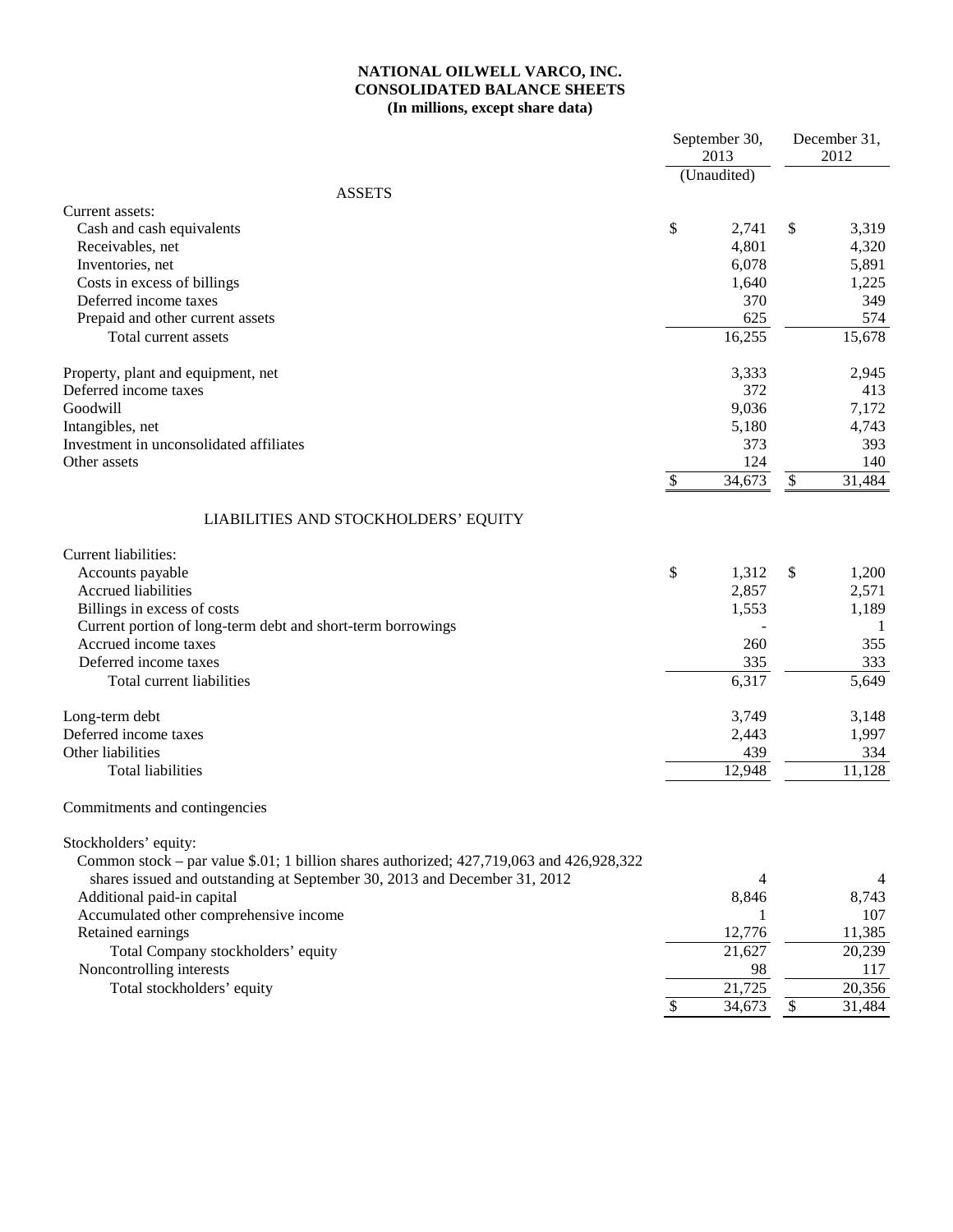### **NATIONAL OILWELL VARCO, INC. CONSOLIDATED STATEMENTS OF INCOME (Unaudited) (In millions, except per share data)**

|                                                            | Three Months Ended        |                |               |                |          |       |    | Nine Months Ended |               |        |  |  |
|------------------------------------------------------------|---------------------------|----------------|---------------|----------------|----------|-------|----|-------------------|---------------|--------|--|--|
|                                                            |                           |                | September 30, |                | June 30, |       |    |                   | September 30, |        |  |  |
|                                                            |                           | 2013           |               | 2012           |          | 2013  |    | 2013              |               | 2012   |  |  |
| Revenue:                                                   |                           |                |               |                |          |       |    |                   |               |        |  |  |
| Rig Technology                                             | \$                        | 2,843          | \$            | 2,547          | \$       | 2,833 | \$ | 8,304             | \$            | 7,211  |  |  |
| Petroleum Services & Supplies                              |                           | 1,809          |               | 1,717          |          | 1,749 |    | 5,259             |               | 5,197  |  |  |
| Distribution & Transmission                                |                           | 1,342          |               | 1,315          |          | 1,295 |    | 3,864             |               | 2,659  |  |  |
| Eliminations                                               |                           | (307)          |               | (260)          |          | (276) |    | (832)             |               | (711)  |  |  |
| Total revenue                                              |                           | 5,687          |               | 5,319          |          | 5,601 |    | 16,595            |               | 14,356 |  |  |
| Gross profit                                               |                           | 1,355          |               | 1,411          |          | 1,320 |    | 3,962             |               | 4,003  |  |  |
| Gross profit %                                             |                           | 23.8%          |               | 26.5%          |          | 23.6% |    | 23.9%             |               | 27.9%  |  |  |
| Selling, general, and administrative                       |                           | 502            |               | 465            |          | 494   |    | 1,467             |               | 1,269  |  |  |
| Other costs                                                |                           | (92)           |               | 57             |          | 57    |    | 38                |               | 92     |  |  |
| Operating profit                                           |                           | 945            |               | 889            |          | 769   |    | 2,457             |               | 2,642  |  |  |
| Interest and financial costs                               |                           | (26)           |               | (10)           |          | (30)  |    | (84)              |               | (27)   |  |  |
| Interest income                                            |                           | $\overline{c}$ |               | $\overline{c}$ |          | 3     |    | 8                 |               | 8      |  |  |
| Equity income in unconsolidated affiliates                 |                           | 13             |               | 7              |          | 15    |    | 47                |               | 43     |  |  |
| Other income (expense), net                                |                           | (15)           |               | (14)           |          | 13    |    | (15)              |               | (32)   |  |  |
| Income before income taxes                                 |                           | 919            |               | 874            |          | 770   |    | 2,413             |               | 2,634  |  |  |
| Provision for income taxes                                 |                           | 283            |               | 265            |          | 239   |    | 746               |               | 819    |  |  |
| Net income                                                 |                           | 636            |               | 609            |          | 531   |    | 1,667             |               | 1,815  |  |  |
| Net income (loss) attributable to noncontrolling interests |                           |                |               | (3)            |          |       |    | (2)               |               | (8)    |  |  |
| Net income attributable to Company                         | $\mathsf{S}$              | 636            | \$            | 612            | \$       | 531   | \$ | 1,669             | \$            | 1,823  |  |  |
| Net income attributable to Company per share:              |                           |                |               |                |          |       |    |                   |               |        |  |  |
| <b>Basic</b>                                               | $\boldsymbol{\mathsf{S}}$ | 1.49           | $\mathcal{L}$ | 1.44           | \$       | 1.25  | \$ | 3.92              | \$            | 4.29   |  |  |
| Diluted                                                    | $\boldsymbol{\mathsf{S}}$ | 1.49           | \$            | 1.43           | $\$$     | 1.24  | \$ | 3.90              | \$            | 4.28   |  |  |
| Weighted average shares outstanding:                       |                           |                |               |                |          |       |    |                   |               |        |  |  |
| Basic                                                      |                           | 426            |               | 425            |          | 426   |    | 426               |               | 425    |  |  |
| Diluted                                                    |                           | 428            |               | 427            |          | 428   |    | 428               |               | 426    |  |  |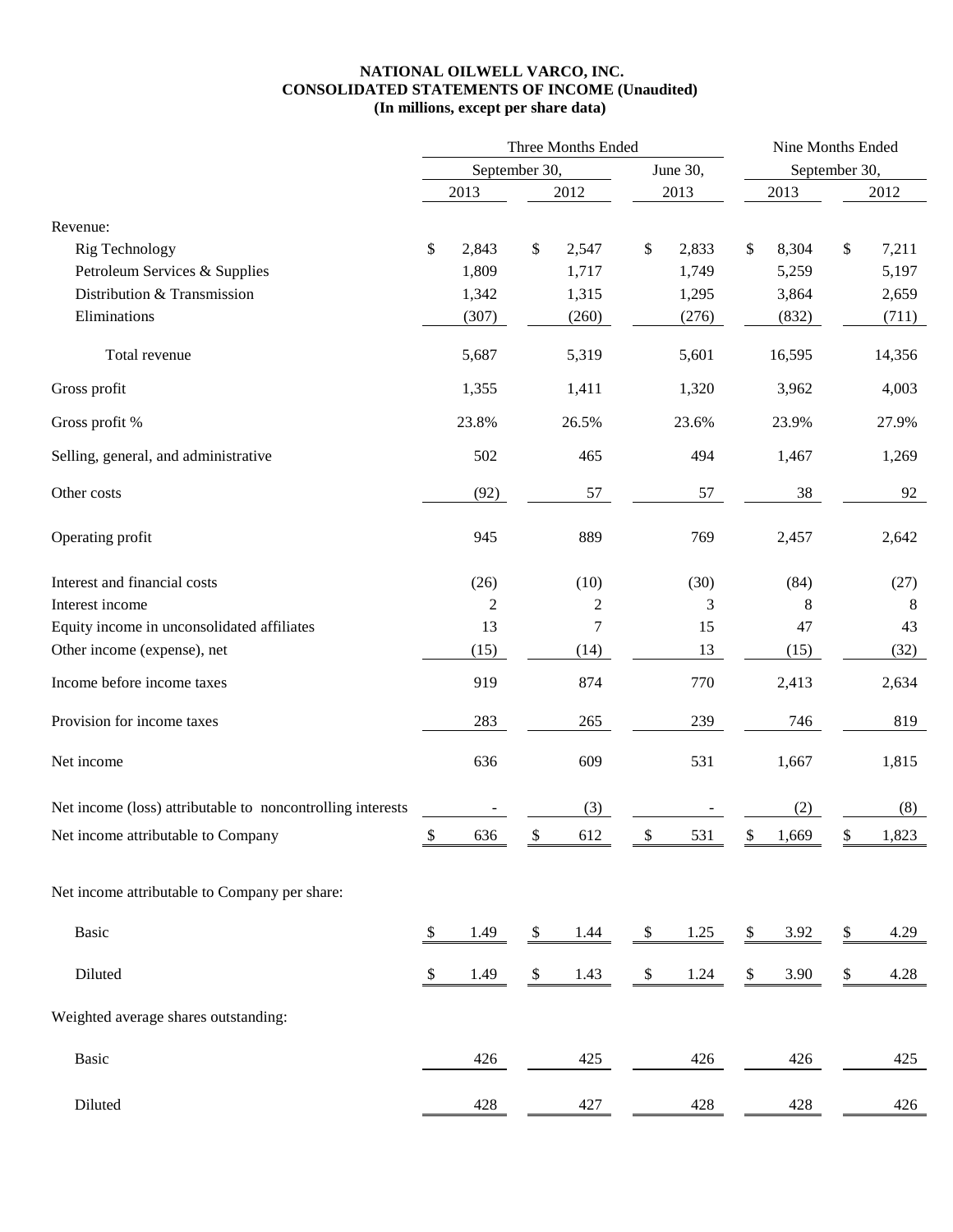#### **NATIONAL OILWELL VARCO, INC. OPERATING PROFIT – AS ADJUSTED SUPPLEMENTAL SCHEDULE (Unaudited) (In millions)**

|                                                  |                           |       |                           | Three Months Ended | Nine Months Ended         |       |                           |               |                           |        |
|--------------------------------------------------|---------------------------|-------|---------------------------|--------------------|---------------------------|-------|---------------------------|---------------|---------------------------|--------|
|                                                  | September 30,             |       |                           |                    | June 30,                  |       |                           | September 30, |                           |        |
|                                                  |                           | 2013  |                           | 2012               | 2013                      |       | 2013                      |               | 2012                      |        |
| Revenue:                                         |                           |       |                           |                    |                           |       |                           |               |                           |        |
| Rig Technology                                   | \$                        | 2,843 | \$                        | 2,547              | \$                        | 2,833 | \$                        | 8,304         | \$                        | 7,211  |
| Petroleum Services & Supplies                    |                           | 1,809 |                           | 1,717              |                           | 1,749 |                           | 5,259         |                           | 5,197  |
| Distribution & Transmission                      |                           | 1,342 |                           | 1,315              |                           | 1,295 |                           | 3,864         |                           | 2,659  |
| Eliminations                                     |                           | (307) |                           | (260)              |                           | (276) |                           | (832)         |                           | (711)  |
| Total revenue                                    | $\boldsymbol{\mathsf{S}}$ | 5,687 | $\mathcal{L}$             | 5,319              | $\boldsymbol{\mathsf{S}}$ | 5,601 | $\boldsymbol{\mathsf{S}}$ | 16,595        | $\boldsymbol{\mathsf{S}}$ | 14,356 |
| Operating profit:                                |                           |       |                           |                    |                           |       |                           |               |                           |        |
| Rig Technology                                   | \$                        | 606   | \$                        | 610                | \$                        | 587   | $\$$                      | 1,750         | \$                        | 1,732  |
| Petroleum Services & Supplies                    |                           | 324   |                           | 383                |                           | 304   |                           | 939           |                           | 1,164  |
| Distribution & Transmission                      |                           | 78    |                           | 78                 |                           | 71    |                           | 214           |                           | 175    |
| Unallocated expenses and eliminations            |                           | (155) |                           | (125)              |                           | (136) |                           | (408)         |                           | (337)  |
| Total operating profit (before other costs) \$   |                           | 853   | $\boldsymbol{\mathsf{S}}$ | 946                | $\boldsymbol{\mathsf{S}}$ | 826   | $\$\,$                    | 2,495         | $\sqrt[6]{\frac{1}{2}}$   | 2,734  |
| Operating profit %:                              |                           |       |                           |                    |                           |       |                           |               |                           |        |
| Rig Technology                                   |                           | 21.3% |                           | 23.9%              |                           | 20.7% |                           | 21.1%         |                           | 24.0%  |
| Petroleum Services & Supplies                    |                           | 17.9% |                           | 22.3%              |                           | 17.4% |                           | 17.9%         |                           | 22.4%  |
| Distribution & Transmission                      |                           | 5.8%  |                           | 5.9%               |                           | 5.5%  |                           | 5.5%          |                           | 6.6%   |
| Other unallocated                                |                           |       |                           |                    |                           |       |                           |               |                           |        |
| Total operating profit % (before other<br>costs) |                           | 15.0% |                           | 17.8%              |                           | 14.7% |                           | 15.0%         |                           | 19.0%  |